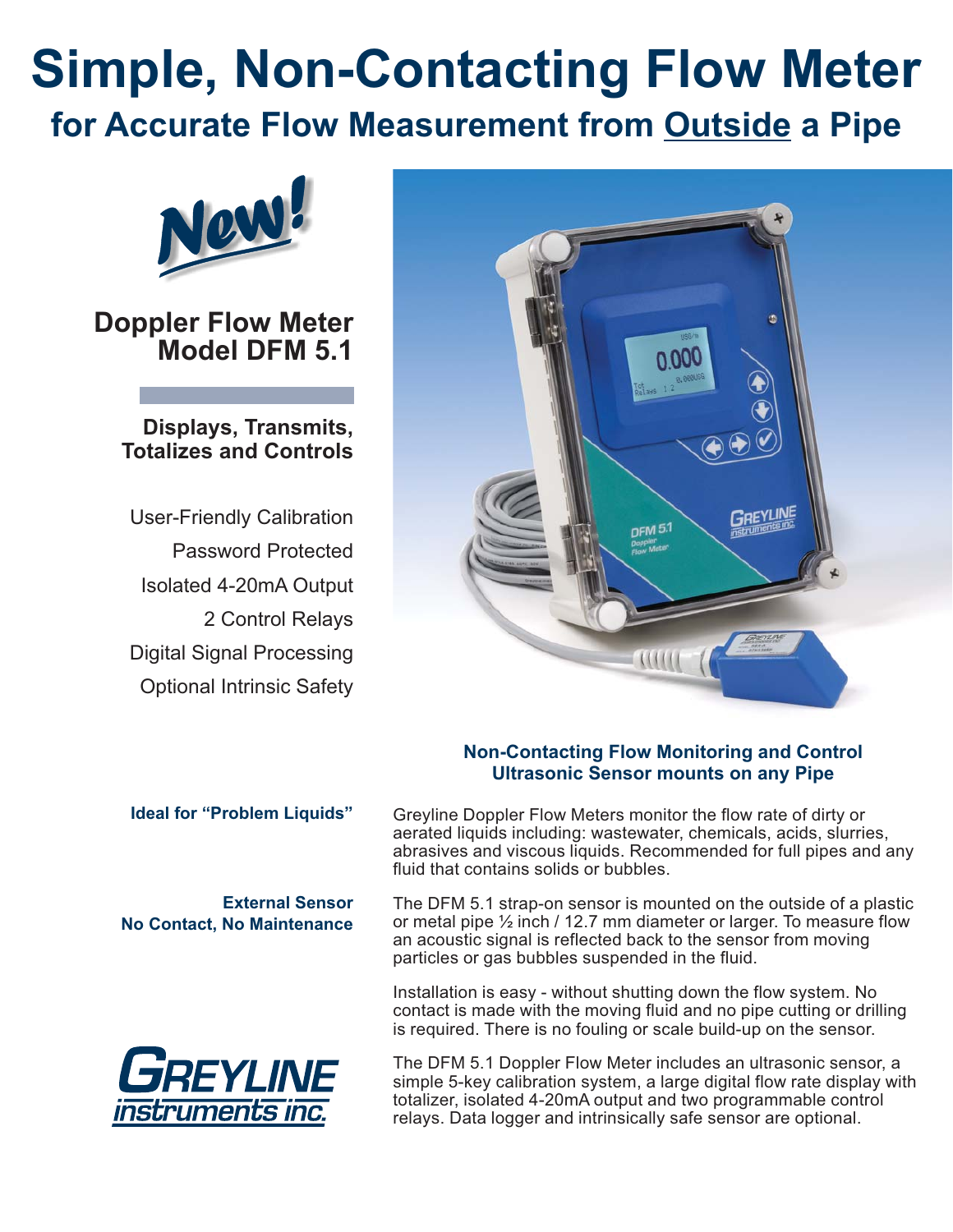# **Non-Contacting Doppler Flow Meter Measures Flow with Strap-On Ultrasonic Sensor**

# *Designed for "difficult" liquids*

The DFM 5.1 Doppler flow meter works best in applications that would defeat regular contacting flow meters. Because the Sensor is mounted on the outside of the pipe, it is unaffected by abrasives or harsh chemicals. There is no obstruction to flow and no pressure drop.



#### *Easy to Install*

Each DFM 5.1 Doppler Flow Meter includes a strap-on ultrasonic sensor, an adjustable stainless steel mounting clamp and sensor coupling compound. The sensor fits on the outside of any pipe diameter  $\frac{1}{2}$ " (12.7 mm) or larger. It takes just a few minutes to install. There is no need to shut down flow.

### *Simple, Single-Head Sensor design*

Ultrasonic signals are transmitted and received from a single-head sensor. The mounting clamp (included) ensures correct sensor alignment on horizontal or vertical pipes. The DFM 5.1 automatically self-tunes to the cable length up to 500 ft. (152 m).

#### *Works on most Pipes*

The Greyline DFM 5.1 Flow Meter measures flow in PVC, carbon steel, stainless steel, cast iron, fiberglass, and lined pipes... any pipe material that conducts ultrasound. Doppler signals cannot transmit through pipe walls which contain air pockets (e.g. concrete or wood), or loose pipe liners (with an air gap between the liner and pipe wall).

### *NEW - Backlit Matrix Display with Simple, 5-key Menu System*

Calibration is easy with the new DFM 5.1 user-friendly menu system. Press the arrow keys to scroll through menus, change settings and enter calibration values. You can select English, French or Spanish menus, enable a password to protect settings and control brightness of the digital display.

#### *NEW - Reverse Flow Measurement*

The DFM 5.1 measures flow in either direction and displays positive or negative values. You can control the Totalizer to subtract reverse flow, or to totalize forward flow only. The 4mA setting can also be adjusted to a negative flow setting.

# *NEW - Optional Data Logger with USB Thumb Drive Support*

Order your DFM 5.1 Doppler Flow Meter with an optional built-in 2 million point data logger. It includes Windows software to display flow charts and tables, and to create dynamic flow reports. Just plug in a standard USB flash drive and log files are downloaded automatically - and fast!





## *Principle of Operation*

The DFM 5.1 Sensor transmits continuous high frequency sound through the pipe wall into the flowing liquid.

Sound is reflected back to the Sensor from particles or gas bubbles in the liquid. If the liquid is flowing, the reflected sound returns at an altered frequency (the Doppler effect). The DFM 5.1 continuously measures this frequency shift to accurately measure flow.

## *New Enhanced Signal Processing for Reliable Accuracy*

The DFM 5.1 Doppler flow algorithm filters out background noise and interference. The high speed digital signal processor discriminates against weak and distorted signals for increased reliability and accuracy. If the processor cannot measure accurately the meter will display zero flow.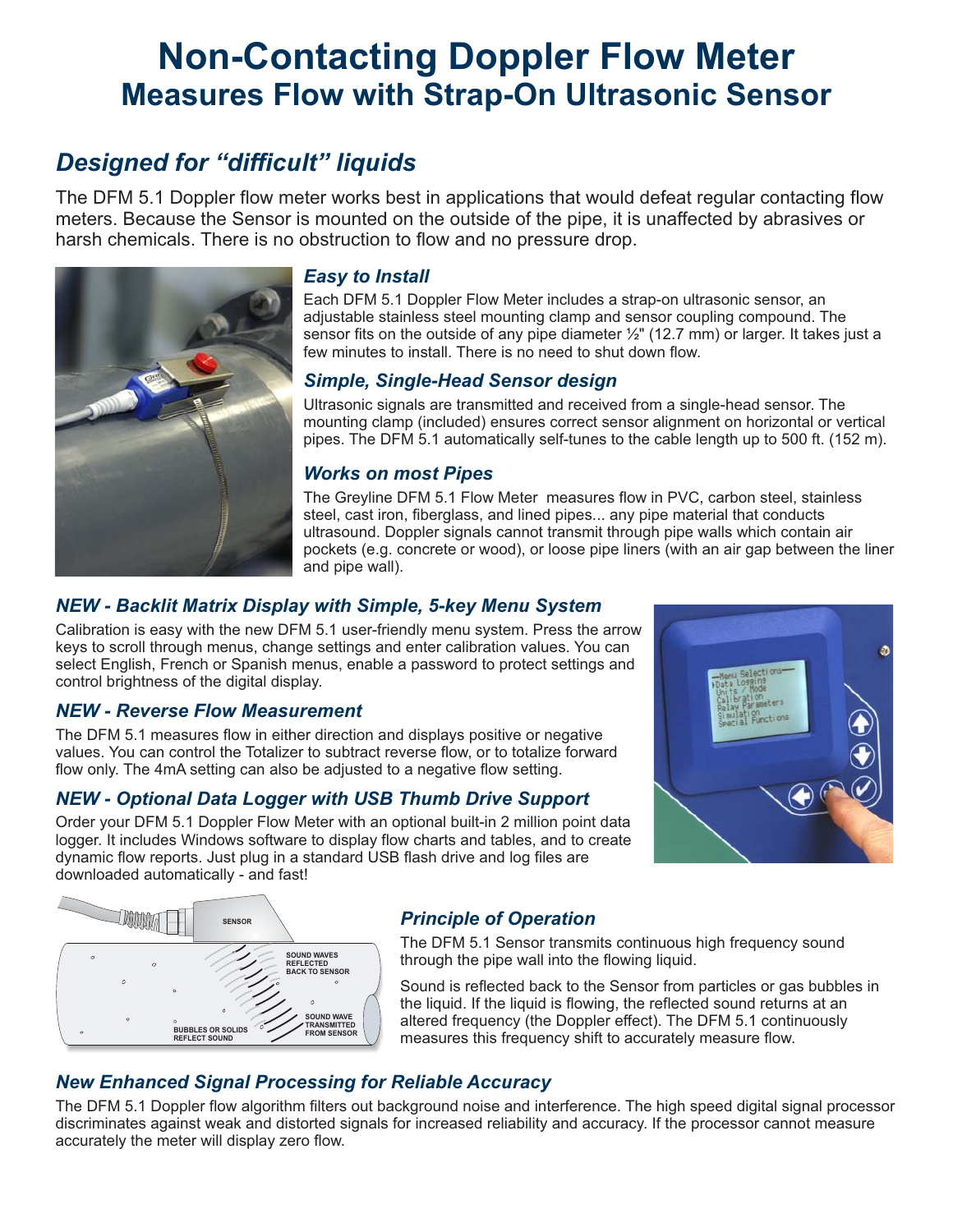# **DFM 5.1 Doppler Flow Meter Specifications**

|  | <b>Specifications:</b>                                                             | <b>Pipe Size:</b> Any pipe ID from $\frac{1}{2}$ " to 180" (12.7 mm to 4.5 m)                                                                                                                                                                               | Flow Rate Range: $\pm$ 0.1 to 40 ft/sec ( $\pm$ 0.03 to 12.2 m/sec) in most applications                                                                                    |                                                                                                  |  |
|--|------------------------------------------------------------------------------------|-------------------------------------------------------------------------------------------------------------------------------------------------------------------------------------------------------------------------------------------------------------|-----------------------------------------------------------------------------------------------------------------------------------------------------------------------------|--------------------------------------------------------------------------------------------------|--|
|  |                                                                                    |                                                                                                                                                                                                                                                             | concentration 75 ppm. Repeatability: ±0.1%, Linearity ±0.5% of full scale                                                                                                   | Accuracy: ±2% of scale. Requires solids or bubbles minimum size of 100 microns, minimum          |  |
|  |                                                                                    |                                                                                                                                                                                                                                                             | Display: White, backlit matrix - displays flow rate, relay states, 16-digit totalizer, operating                                                                            |                                                                                                  |  |
|  | mode and calibration menu                                                          |                                                                                                                                                                                                                                                             |                                                                                                                                                                             |                                                                                                  |  |
|  |                                                                                    |                                                                                                                                                                                                                                                             |                                                                                                                                                                             | <b>Calibration:</b> built-in 5-key calibrator with English, French or Spanish language selection |  |
|  |                                                                                    | Power Input: 100-240VAC 50-60Hz (see Options), 5 Watts maximum (with standard features)<br>Output: Isolated 4-20mA (1000 ohm load max.)                                                                                                                     |                                                                                                                                                                             |                                                                                                  |  |
|  |                                                                                    |                                                                                                                                                                                                                                                             |                                                                                                                                                                             |                                                                                                  |  |
|  |                                                                                    | Control Relays: Qty 2, rated 5 amp SPDT, programmable flow alarm and/or proportional pulse<br>Enclosure: watertight, dust tight NEMA4X (IP 66) polyester with a clear polycarbonate face<br>Electronics Operating Temperature: -10° to 140°F (-23° to 60°C) |                                                                                                                                                                             |                                                                                                  |  |
|  |                                                                                    |                                                                                                                                                                                                                                                             |                                                                                                                                                                             |                                                                                                  |  |
|  |                                                                                    | Sensitivity: adjustable. Damping: adjustable                                                                                                                                                                                                                |                                                                                                                                                                             |                                                                                                  |  |
|  |                                                                                    |                                                                                                                                                                                                                                                             | Electrical Surge Protection: Sensor, 4-20mA output and AC power input                                                                                                       |                                                                                                  |  |
|  |                                                                                    | Shipping Weight: 14 lbs (6.3 kg)                                                                                                                                                                                                                            |                                                                                                                                                                             |                                                                                                  |  |
|  |                                                                                    |                                                                                                                                                                                                                                                             |                                                                                                                                                                             |                                                                                                  |  |
|  | Sensor:                                                                            |                                                                                                                                                                                                                                                             | Model SE4 single-head ultrasonic with 20 ft (6 m) shielded cable and stainless steel mounting                                                                               |                                                                                                  |  |
|  |                                                                                    |                                                                                                                                                                                                                                                             | kit for pipes 1/2" (12.7 mm) ID or larger. Designed to withstand accidental submersion to 10 psi.                                                                           |                                                                                                  |  |
|  |                                                                                    |                                                                                                                                                                                                                                                             | Certified non-incendive for Class   Division 2, Groups A,B,C,D hazardous locations                                                                                          |                                                                                                  |  |
|  |                                                                                    |                                                                                                                                                                                                                                                             | Sensor Operating Temperature: -40° to 300°F (-40° to 150°C)                                                                                                                 |                                                                                                  |  |
|  |                                                                                    |                                                                                                                                                                                                                                                             |                                                                                                                                                                             |                                                                                                  |  |
|  | <b>Options:</b>                                                                    |                                                                                                                                                                                                                                                             | Sensors: Intrinsic Safety Barriers for Sensor mounting in Class 1 Div.1 hazardous locations                                                                                 |                                                                                                  |  |
|  |                                                                                    |                                                                                                                                                                                                                                                             | Sensor Cable: 50 ft. (15 m) or 100 ft. (30 m) continuous shielded coaxial pair, or splice up to                                                                             |                                                                                                  |  |
|  |                                                                                    | 500 ft (152 m) with Junction Box. Self tunes to extended cable                                                                                                                                                                                              |                                                                                                                                                                             |                                                                                                  |  |
|  | Data Logger: Built-in 2 million point logger with USB output and Windows™ software |                                                                                                                                                                                                                                                             | Enclosure Heater: for outdoor installation, 16 watt thermostatically controlled to -40°F (-40°C)                                                                            |                                                                                                  |  |
|  |                                                                                    |                                                                                                                                                                                                                                                             |                                                                                                                                                                             |                                                                                                  |  |
|  |                                                                                    | Power input: 9-32VDC                                                                                                                                                                                                                                        |                                                                                                                                                                             |                                                                                                  |  |
|  |                                                                                    | Control Relays: 4 additional (6 total) rated 5 ampere SPDT                                                                                                                                                                                                  |                                                                                                                                                                             |                                                                                                  |  |
|  | <b>Applications:</b>                                                               |                                                                                                                                                                                                                                                             |                                                                                                                                                                             |                                                                                                  |  |
|  |                                                                                    |                                                                                                                                                                                                                                                             | Recommended for: liquids containing suspended solids or bubbles minimum size of 100<br>microns, minimum concentration 75 ppm. Sensor mounts on Vertical or Horizontal pipes |                                                                                                  |  |
|  |                                                                                    |                                                                                                                                                                                                                                                             | Sensor Mounting Location: 6-10 pipe diameters from elbows, tees (turbulence increasing                                                                                      |                                                                                                  |  |
|  |                                                                                    |                                                                                                                                                                                                                                                             | devices) and >30 pipe diameters from pumps, controlling valves and pipe discharge                                                                                           |                                                                                                  |  |
|  |                                                                                    |                                                                                                                                                                                                                                                             | Pipe Materials: steel, stainless steel, cast iron, PVC, fiberglass, any contiguous pipe material                                                                            |                                                                                                  |  |
|  |                                                                                    |                                                                                                                                                                                                                                                             | that conducts sound, including lined pipes with liner bonded to pipe wall. Avoid pipes with loose                                                                           |                                                                                                  |  |
|  |                                                                                    |                                                                                                                                                                                                                                                             | insertion liners and pipe walls which contain air (concrete, wood etc.)                                                                                                     |                                                                                                  |  |
|  |                                                                                    |                                                                                                                                                                                                                                                             | 7.4" / 188 mm                                                                                                                                                               |                                                                                                  |  |
|  |                                                                                    |                                                                                                                                                                                                                                                             |                                                                                                                                                                             |                                                                                                  |  |
|  |                                                                                    | <b>Dimensions</b>                                                                                                                                                                                                                                           | $-6.46$ " / 164 mm $-$                                                                                                                                                      | -5.12" / 130 mm-                                                                                 |  |
|  |                                                                                    |                                                                                                                                                                                                                                                             |                                                                                                                                                                             |                                                                                                  |  |
|  |                                                                                    |                                                                                                                                                                                                                                                             |                                                                                                                                                                             |                                                                                                  |  |
|  |                                                                                    |                                                                                                                                                                                                                                                             |                                                                                                                                                                             |                                                                                                  |  |
|  |                                                                                    |                                                                                                                                                                                                                                                             | be<br>щu                                                                                                                                                                    |                                                                                                  |  |
|  | 1.5"<br><b>END</b><br>38 mm<br><b>VIEW</b>                                         | SIDE VIEW                                                                                                                                                                                                                                                   | щщ<br>$\infty$<br>27.                                                                                                                                                       |                                                                                                  |  |
|  | ≛                                                                                  |                                                                                                                                                                                                                                                             | $10''$ / 254<br>$\overline{\phantom{0}}$<br>-16                                                                                                                             |                                                                                                  |  |
|  | 3.375" / 85 mm<br>$-1.375" \rightarrow$<br>35 mm                                   | 20 ft / 6 m-                                                                                                                                                                                                                                                | $\bar{\circ}$                                                                                                                                                               |                                                                                                  |  |
|  |                                                                                    |                                                                                                                                                                                                                                                             |                                                                                                                                                                             |                                                                                                  |  |
|  |                                                                                    |                                                                                                                                                                                                                                                             | <b>DFM 5.1</b><br>GREYLINE<br>Doppler<br>Flow Mete                                                                                                                          |                                                                                                  |  |
|  |                                                                                    | <b>SE4 ULTRASONIC</b>                                                                                                                                                                                                                                       |                                                                                                                                                                             |                                                                                                  |  |
|  |                                                                                    | DOPPLER SENSOR                                                                                                                                                                                                                                              |                                                                                                                                                                             |                                                                                                  |  |
|  |                                                                                    |                                                                                                                                                                                                                                                             | CONDUIT ENTRY                                                                                                                                                               | SIDE VIEW                                                                                        |  |
|  |                                                                                    |                                                                                                                                                                                                                                                             | <b>LOCATION</b>                                                                                                                                                             |                                                                                                  |  |
|  |                                                                                    |                                                                                                                                                                                                                                                             | <b>ENCLOSURE</b>                                                                                                                                                            |                                                                                                  |  |
|  |                                                                                    |                                                                                                                                                                                                                                                             |                                                                                                                                                                             |                                                                                                  |  |
|  |                                                                                    |                                                                                                                                                                                                                                                             |                                                                                                                                                                             |                                                                                                  |  |